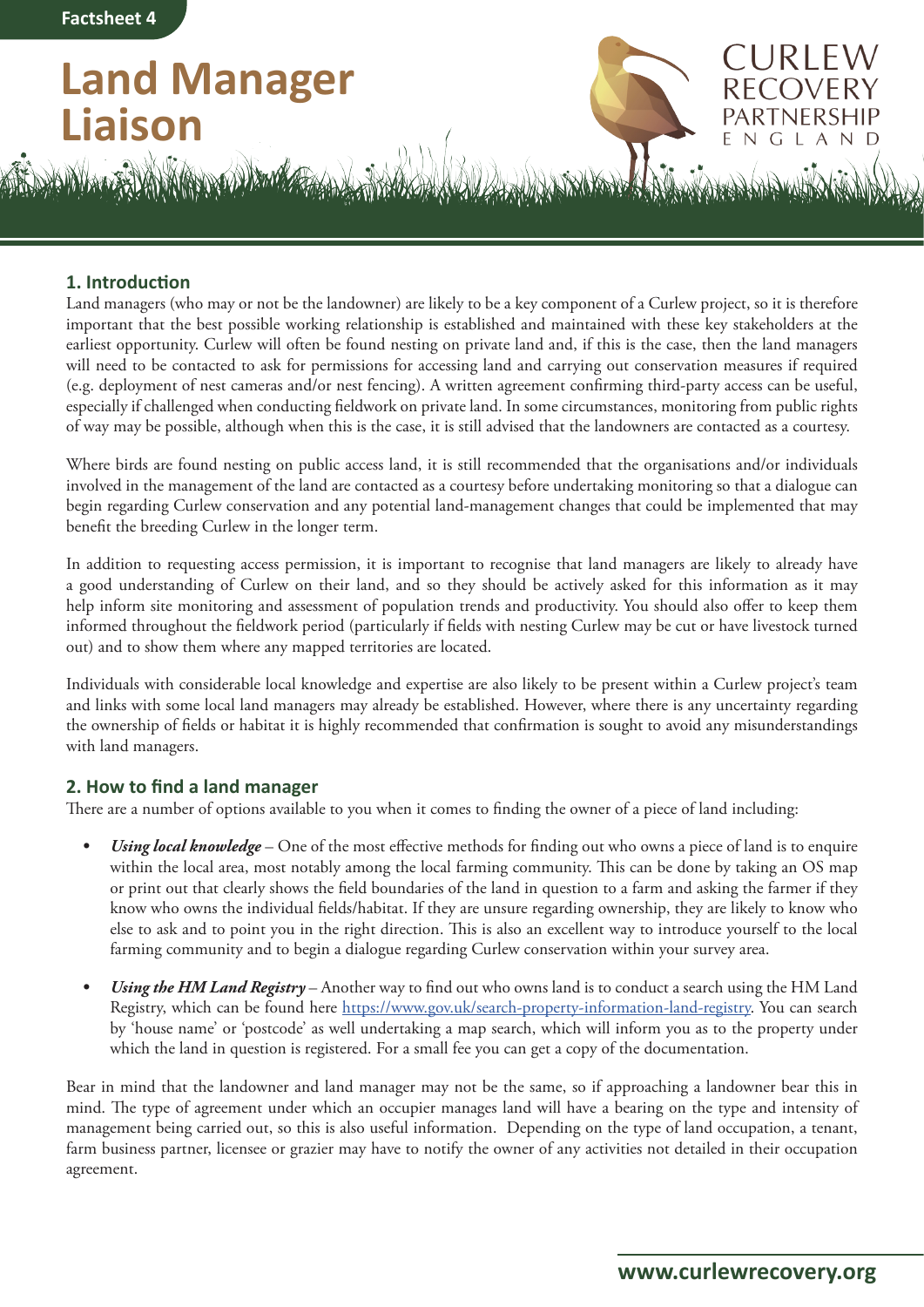## **3. Engaging with land managers and maintaining positive working relationships**

The majority of land managers will be happy to engage in conversation and many will be keen to ensure that they provide the best possible chance for Curlew to breed successfully on their land. By following a few basic pointers, establishing a friendly and positive working relationship with the local farming community is possible. There are a number of key areas that should be considered for points of discussion with landowners before contacting them directly, including:

- Land/field access to monitor Curlew during the breeding season (Feb–July).
- Vehicle access for monitoring and nest finding.
- Permission to actively monitor/protect nests (insert/deploy temperature loggers, nest fences, nest cameras etc).
- Permission to conduct ringing and/or tagging on their land.
- Concessions in relation to mowing (e.g. leaving sections of fields uncut, cutting nest fields last, delaying mowing until broods have fledged).
- Land management changes.
- Predator control measures.
- Any potential hazards that should be considered in the Risk Assessment.

Many land managers will want to help the Curlew but may not know how, or they may be constrained by time and/or financial pressures. It is vital to gain an understanding of where the land manager is coming from before asking for too much from them (i.e. changes to their farming practice). An understanding of the potential costs involved and how these may be countered is important.

- At an early stage give ask if they would like further information on Curlew and provide it accordingly.
- Tell the landowner who you are, who you work with, what you are trying to achieve and how.
- It is essential not to raise expectations which will be thwarted at a later stage, e.g. if there is no funding for crop sacrifice where needed, but a farmer is distressed about losing chicks in the crop. Detail what is needed for Curlew recovery and what can help in the absence of a full package.

Depending on a project's objectives, the priorities for discussion will encompass a number (if not all) of the above points. Individual judgement is required to determine how best to approach individual land managers in terms of what is realistically achievable and which are the most pressing areas of discussion. Other points to consider are listed below:

- It is important to take the long-term view when attempting to establish a working relationship with a land manager. Asking for too much from land managers you don't know runs the risk of alienating them before you've begun. Each meeting with a new land manager should be assessed on its own merits and if they are happy to talk and engage then make the most of the opportunity. However, it is generally advised not to go in with too many requests initially.
- Occasionally, a land manager will not want to engage with you and in these situations it is important to take the long-term approach. If you are able to establish a positive working relationship with their neighbours and prove yourself to be respectful and conscientious in your work, it is possible that they may come round to the idea of working with you in the future.
- If you have an email address and/or telephone number for the land manager it can be useful to attempt an initial contact via these means; however emails can be easily overlooked and unknown phone numbers ignored so a faceto-face meeting will often be required.
- When attempting to make contact face-to-face, be mindful that land managers are busy and although they might be interested in what you have to say, the timing of your visit may be wrong so be prepared to have to return at a later date. With this in mind it can be useful to have a card with your contact details on or a small pamphlet that briefly explains your project and its aims to leave with them. Weekends, evenings and lunchtimes are often good times to catch people who are often more likely to be available to chat during these hours.